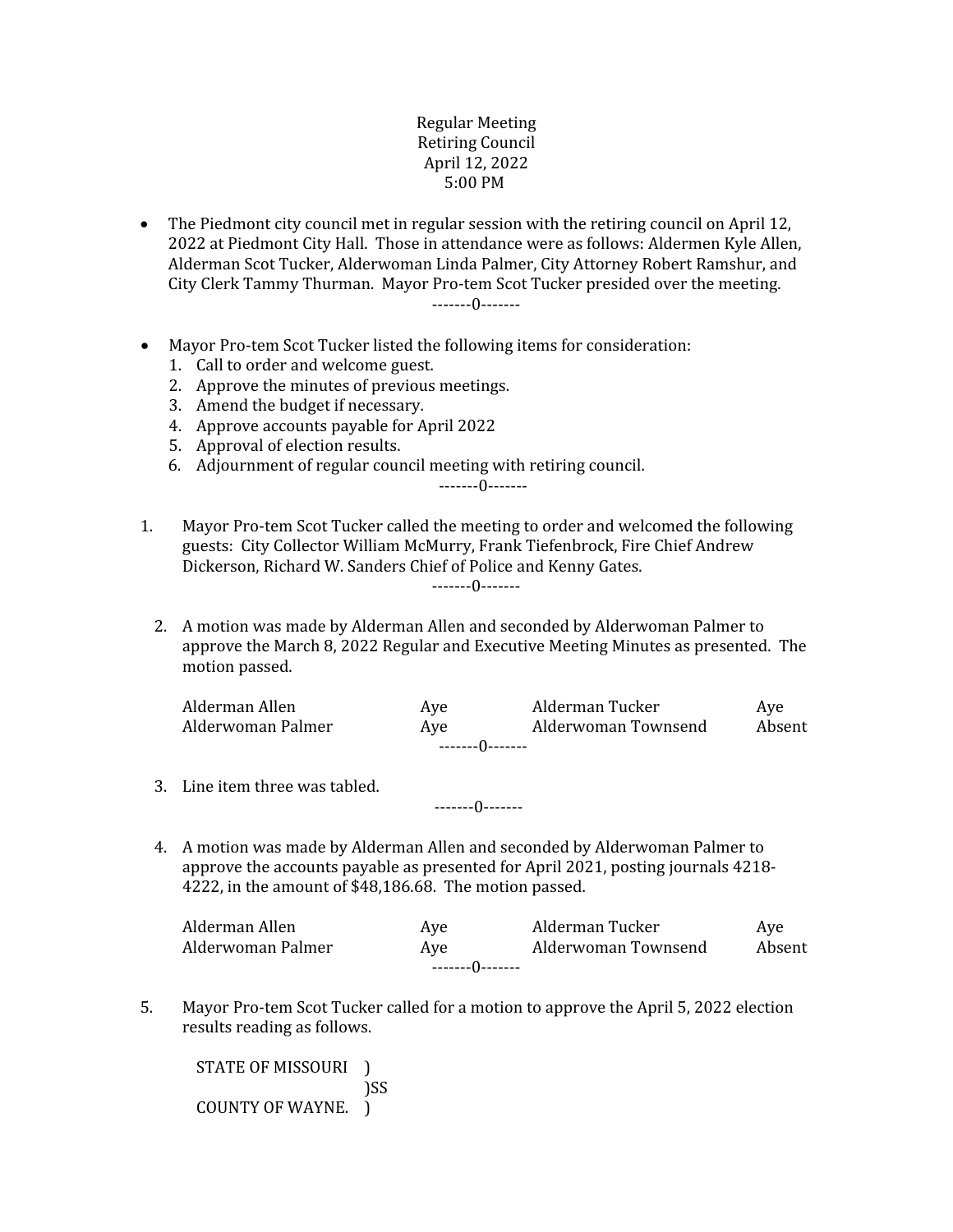## ABSTRACT OF VOTES

ABSTRACT OF VOTES CAST IN THE MUNICIPAL ELECTION OF THE CITY OF PIEDMONT, OF WAYNE COUNTY, MISSOURI, ON TUESDAY, THE 5th day of April 2022.

Following are the results of the General Municipal Election held in the CITY OF PIEDMONT, Wayne County, Missouri, on the 5<sup>th</sup> day of April, 2022.

ALDERMAN WARD 1 Karin Townsend 52 ALDERMAN WARD II Scot Tucker 75

**CERTIFICATION** 

STATE OF MISSOURI<sup>1</sup> )SS COUNTY OF WAYNE )

I, the undersigned County Clerk of Wayne County, Missouri, hereby certify that the above and foregoing constitutes a full, true, and correct copy of the abstract of the votes cast at the Municipal Election held in the CITY OF PIEDMONT, of Wayne County, Missouri, on April 6, 2021, and that the said abstract of votes is the final and last abstract of the votes for said election; and that said abstract of the votes constitutes the official returns of the election pursuant to Section 115.507.2 RSMO 2009, of the Comprehensive Election Act of 1988, as amended.

WITNESS MY HAND AND OFFICIAL SEAL THIS 8th DAY OF APRIL, 2022. KENTON E. SISCO, COUNTY CLERK Wayne County, Missouri

(SEAL)

A motion was made by Alderman Allen and seconded by Alderwoman Palmer to accept the Certified Abstract of Votes from Wayne County Clerk, Kenton E. Sisco. The motion passed.

| Alderman Tucker   | Ave | Alderman Allen      | Ave    |  |  |  |
|-------------------|-----|---------------------|--------|--|--|--|
| Alderwoman Palmer | Ave | Alderwoman Townsend | Absent |  |  |  |
| --------0-------  |     |                     |        |  |  |  |

6. With no other business before the retiring council a motion was made by Alderman Allen and seconded by Alderwoman Palmer to adjourn the April 12, 2022 retiring council meeting. The motion carried.